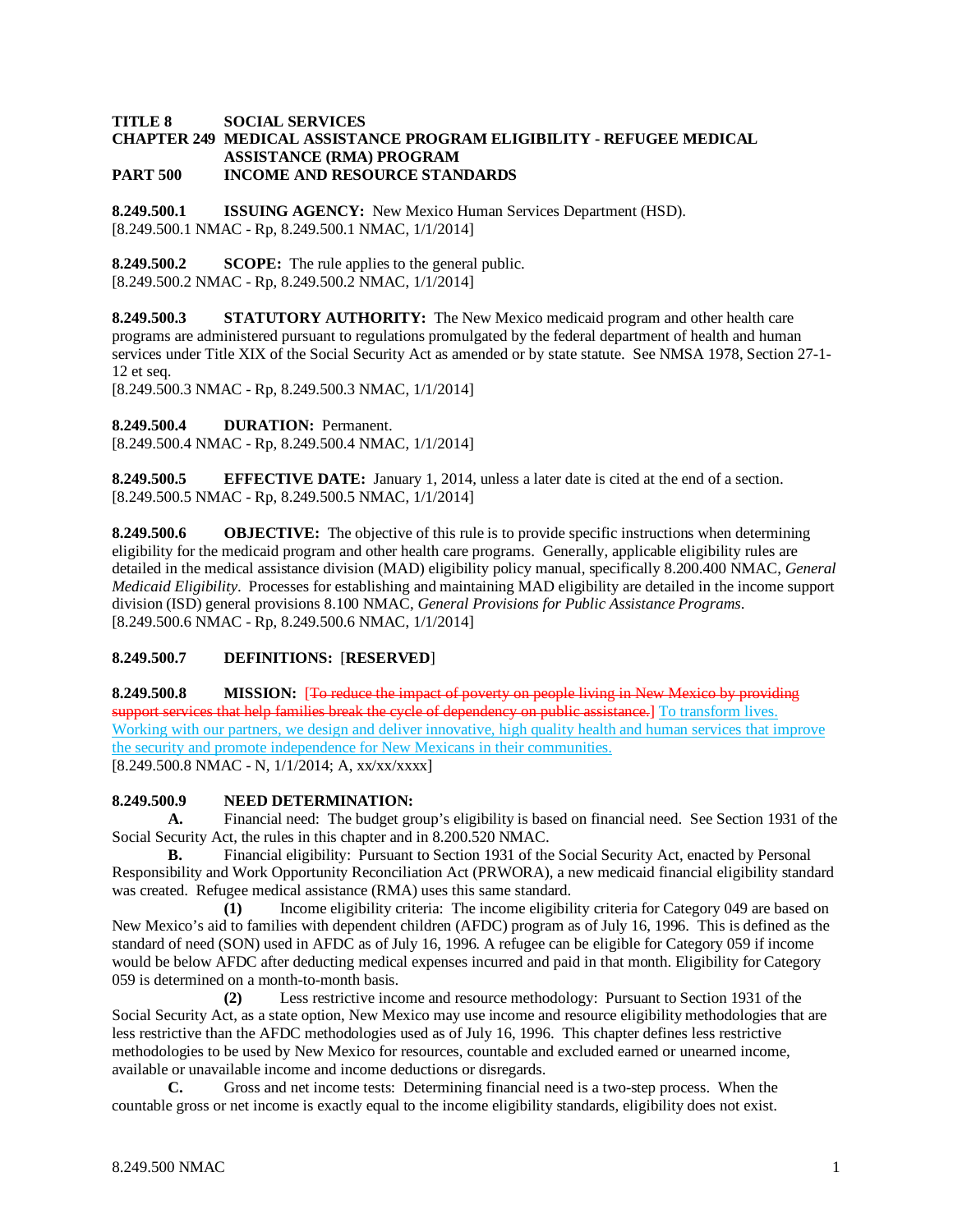**(1)** Gross income test: The first step is determining the countable gross income of the budget group. Gross income includes all countable income before taking into account taxes or deductions. Only self employment deductions are allowed in the gross income test. The calculated gross income must be less than [185] one hundred and eighty-five percent of the SON. If the budget group's income is more than [185] one hundred and eighty-five percent of the SON, the assistance unit is not eligible.

**(2)** Net income test: The second step is determining the countable net income of the budget group. From the countable gross income in step one, deduct all allowable work related expenses (WRE) and unearned income deductions/disregards. The countable net income must be less than the SON appropriate to the budget group size. If the budget group's income is more than the SON, the assistance unit is not eligible. [8.249.500.9 NMAC - Rp, 8.249.500.9 NMAC, 1/1/2014; A, xx/xx/xxxx]

**8.249.500.10 RESOURCE STANDARDS:** Resources are not an eligibility factor. [8.249.500.10 NMAC - Rp, 8.249.500.10 NMAC, 1/1/2014]

**8.249.500.11 INCOME STANDARDS:** Refer to 8.249.500.9 NMAC. [8.249.500.11 NMAC - Rp, 8.249.500.11 NMAC, 1/1/2014]

**8.249.500.12 INCOME ELIGIBILITY:** Income consists of money received by a person whose income is considered available to the budget group as described in this chapter.

**A.** Income from a 30 day-period is used to determine eligibility. The 30-day period may be any consecutive 30-day period that is prior to the date of the application through the date of timely disposition. The applicant and the caseworker must agree on the 30-day period. Income from a terminated source is not counted.

**B.** Income received less frequently than monthly: If an amount of gross income is received less frequently than monthly, that amount is converted to a monthly amount to determine financial eligibility. The conversion is obtained by dividing the total income by the number of months the income is intended to cover. For the purposes of this calculation, a partial month is considered to be one full month. This includes, but is not limited to, income from sharecropping, farming, and self-employment. It includes contract income as well as income for a tenured teacher who may not have a contract.

**C.** Use of conversion factors: Whenever a full month's income is received on a weekly or biweekly basis, the income is converted to a monthly amount. Income is rounded down to the nearest whole dollar prior to application of the conversion factor. Weekly income is multiplied by four and biweekly income is multiplied by two.

[8.249.500.12 NMAC - N, 1/1/2014]

# **8.249.500.13 AVAILABLE INCOME:**

**A.** Determination of eligibility for the assistance unit is made by considering income that is available to the assistance unit and budget group. The amount of countable income is determined using allowable income exemptions, deductions and disregards. The income of a budget group member who is not included in the assistance unit is deemed available to the assistance unit.

**B.** Available income includes:

**(1)** income received by the budget group;

**(2)** income received by someone not included in the budget group for someone included in the budget group and which is available to the budget group;

**(3)** income that is withheld as a result of a garnishment or wage withholding; and

**(4)** income withheld by a source at the request of a budget group member.

[8.249.500.13 NMAC - N, 1/1/2014]

# **8.249.500.14 UNAVAILABLE INCOME:**

**A.** Individuals included in the budget group may have a legal right to income but not access to it; such income is not counted as available income:

- **(1)** old age, survivors, and disability insurance (OASDI);
- **(2)** railroad retirement benefits (RRB);
- (3) veterans administration (VA) benefits:<br>(a) income available to veterans a

**(a)** income available to veterans and their dependents from the VA as compensation for service-connected disability;

**(b)** pension for non-service connected disability;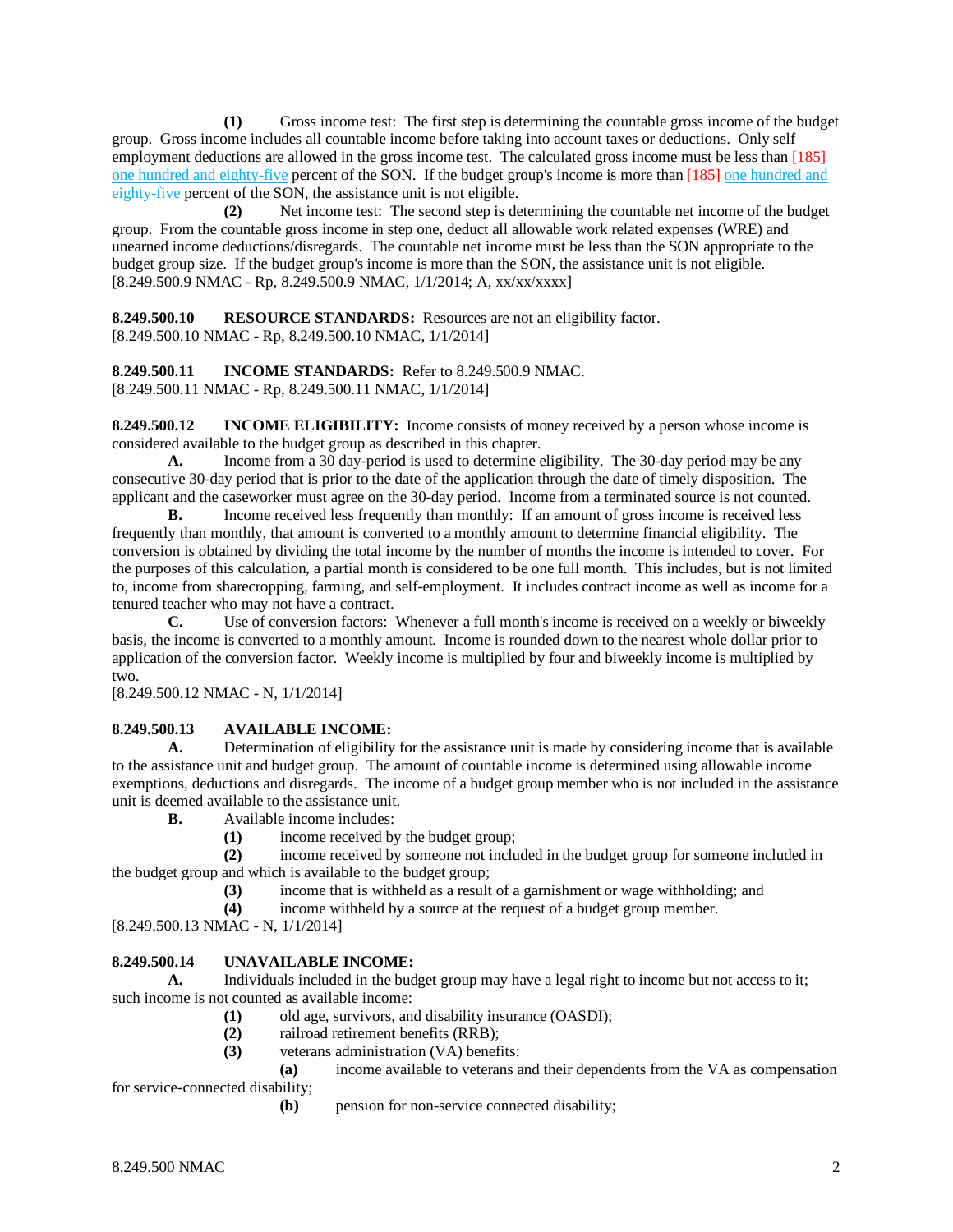- **(c)** dependency and indemnity compensation; and
- **(d)** death benefits paid from a government issue (GI) life insurance;
- **(4)** unemployment compensation benefits (UCB);
- **(5)** military allotments;
- **(6)** worker's compensation;
- **(7)** pension, annuity, and retirement benefits;
- **(8)** union benefits;
- (9) lodge or fraternal benefits;<br>(10) real property income that i
- (10) real property income that is not earned income;<br>(11) shared shelter and utility payments when the bud
	- shared shelter and utility payments when the budget group shares shelter with others:
		- **(a)** payments which exceed the budget group's cost are considered income;

**(b)** payments which are less than the budget group's cost are not considered; these are the others' share of the shelter cost and are treated as pass-through payments;

- **(12)** income from the sale of goods or property which are obtained in finished condition;
- **(13)** child support payments received directly by the budget group and retained for its use;
- **(14)** settlement payments which are received from worker's compensation settlements,

insurance claims, damage claims, litigation, trust distributions which are made on a recurring basis; **(15)** individual Indian monies (IIM) payments received and distributed by the bureau of Indian

- affairs (BIA) as a trustee for an individual member of a tribe;
	- **(16)** bureau of Indian affairs (BIA) or tribal general assistance (GA) payments; and

income that is not listed as available in this chapter where the budget group cannot gain access to the income; this includes wages withheld by an employer that refuses to pay.

**B.** Individuals may receive payment of funds "passed through" the individual for the benefit of someone other than themselves. Such pass through payments are not considered available.

**C.** A recipient of supplemental security income (SSI) is not part of the budget group. His other income is not considered available to the budget group.

**D.** [Alien] Non-citizen sponsor deeming is not applicable pursuant to 8.200.410 NMAC. [8.249.500.14 NMAC - N, 1/1/2014; A, xx/xx/xxxx]

**8.249.500.15 EARNED INCOME:** Includes all wages, salaries, tips, and other employee pay from employment and net earnings from self-employment.

[8.249.500.15 NMAC - N, 1/1/2014]

#### **8.249.500.16 EARNED INCOME DEDUCTIONS/DISREGARDS:**

**A.** Self employment: Certain self-employment deductions allowed by the federal internal revenue service (IRS) are allowed in the net and gross income test.

(1) Self-employment income will be annualized for income projection purposes. If the IRS Form 1040 has been filed, the previous year's tax return is used to anticipate future income, if no significant changes in circumstances have occurred. An alternative method of income anticipation should be used when the amount of self employment income reported on tax returns would no longer be a good indicator of expected income, i.e., loss of cattle or crops due to disease.

**(2)** If tax returns are used for annualized projected income, self-employment expenses listed on the return are allowable except:

**(a)** the mileage allowance is the New Mexico department of finance and administration (DFA) rate as detailed in 2.42.2 NMAC unless proof that the actual expense is greater; and

**(b)** no deduction is allowed for rent or purchase of the place of business if the individual operates the business out of his or her residence, unless the individual can demonstrate that the expense has been allowed under federal income tax guidelines.

**(3)** The following deductions are not allowed:

- **(a)** depreciation;
- **(b)** personal business and entertainment expenses;
- **(c)** personal transportation to and from work;
- **(d)** purchase of capital equipment; and
- **(e)** payments on the principal of loans for capital assets or durable goods.

**B.** WRE income disregards: The WRE disregard of \$120 and one third of the remaining balance is disregarded from earned income during the net income test.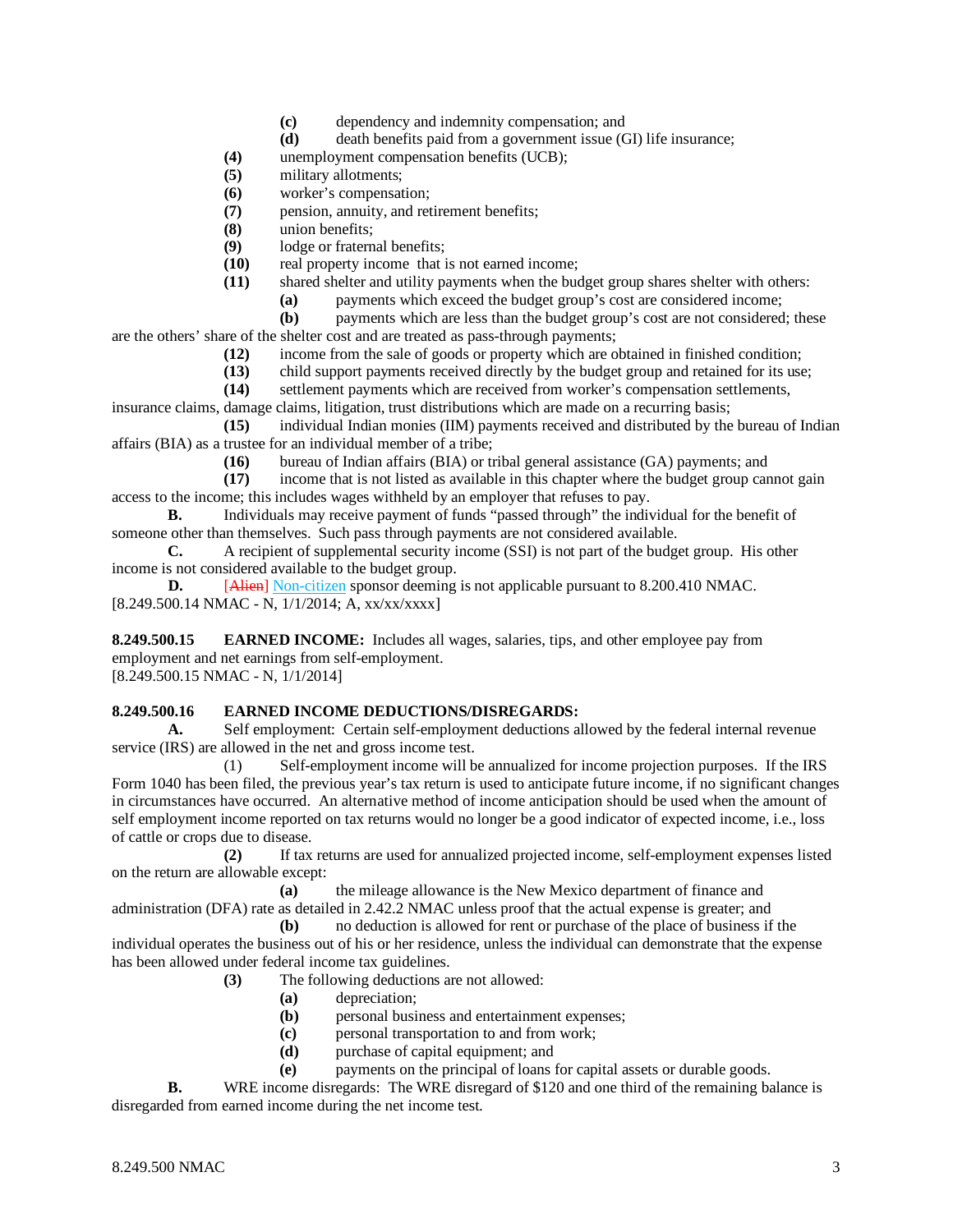**C.** Child care expenses:

- **(1)** To be eligible for a child care deduction, the child receiving the care must be:
	- **(a)** a dependent of the employed person;
	- **(b)** younger than 13; and
	- **(c)** included in the budget group.

**(2)** Standards: Actual costs of child care, not to exceed the applicable limits set forth below are deducted from earnings. The amount to be deducted depends upon whether the person is employed full or parttime and the age of the child. Full-time employment is considered to be 30 hours or more of employment per week; part time is any employment of less than 30 hours per week.

**(a)** up to \$200 per month per child if the person is employed full-time and the child

is under age two;

**(b)** up to \$100 per month per child if the person is employed part-time and the child

is under age two;

**(c)** up to \$175 per month per child if the person is employed full-time and the child's age is two through12; and

**(d)** up to \$87.50 per month per child if the person is employed part-time and the child's age is two through 12.

**(3)** Third party child care payments: Child care costs paid by third parties directly to the child care provider cannot be used as child care deductions. Such payments are classified as vendor payments and are not counted as income. If such payments do not meet the full cost of child care, the difference between the deduction and the vendor payment is the amount allowed, up to the stated child care deductions in Paragraph (2) of [this subsection] Subsection C of 8.249.500.16 NMAC. If the third party child care payments are made to the budget group, the payments would be treated as pass through payments and not counted.

[8.249.500.16 NMAC - N, 1/1/2014; A, xx/xx/xxxx]

**8.249.500.17 UNEARNED INCOME:** Unearned income includes benefits, pensions, etc.

**A.** The following types of unearned income are counted:

- **(1)** old age, survivors, and disability insurance (OASDI);
- **(2)** railroad retirement benefits (RRB);
- **(3)** veterans administration (VA) benefits:

**(a)** income available to veterans and their dependents from the VA as compensation for service-connected disability;

- **(b)** pension for non-service connected disability;
- **(c)** dependency and indemnity compensation; and
- **(d)** death benefits paid from a government issue (GI) life insurance;
- **(4)** unemployment compensation benefits (UCB);
- **(5)** military allotments;
- **(6)** worker's compensation;
- **(7)** pension, annuity, and retirement benefits;
- **(8)** union benefits;
- (9) lodge or fraternal benefits;<br>(10) real property income that i
- real property income that is not earned income;

**(11)** shared shelter and utility payments when the budget group shares shelter with others:

- **(a)** payments which exceed the budget group's cost are considered income;
- **(b)** payments which are less than the budget group's cost are not considered; these are the others' share of the shelter cost and are treated as pass-through payments;

**(12)** income from the sale of goods or property which are obtained in finished condition;

- **(13)** child support payments received directly by the budget group and retained for its use;
- **(14)** settlement payments which are received from worker's compensation settlements,

insurance claims, damage claims, litigation, trust distributions which are made on a recurring basis;

**(15)** individual Indian monies (IIM) payments received and distributed by the bureau of Indian affairs (BIA) as a trustee for an individual member of a tribe; and

- **(16)** bureau of Indian affairs (BIA) or tribal general assistance (GA) payments.
- **B.** The following types of unearned income are not considered in determining eligibility:
	- **(1)** cash assistance from HSD or a tribal entity;
	- **(2)** supplemental nutritional assistance program (SNAP);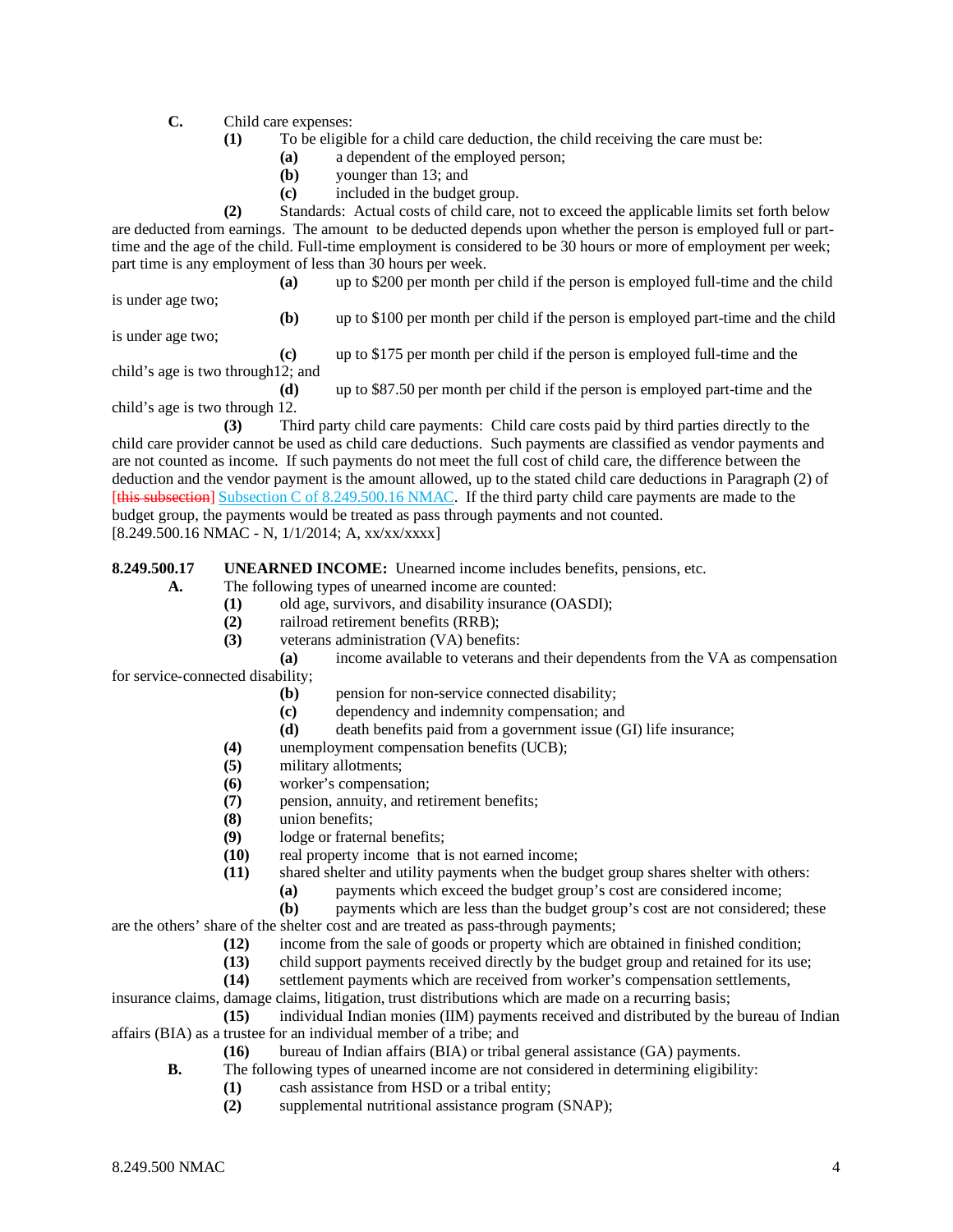- **(3)** low income home energy assistance program (LIHEAP);
- **(4)** foster care or adoption subsidy;
- **(5)** supplemental security income (SSI);
- **(6)** Child Nutrition and National School Lunch Act;

**(7)** nutrition programs for the elderly, including meals on wheels and lunches at senior

citizen's centers;

**(8)** bona fide loans from private individuals and commercial institutions as well as loans for the purpose of educational assistance;

**(9)** work study funds paid by an educational institution, when the purpose is to assist with educational expenses, regardless of the actual use of the funds;

**(10)** domestic volunteers compensation or any other payments made to or on behalf of volunteers under the Domestic Volunteers Services Act of 1973 including:

- **(a)** volunteers in service to America (VISTA);
- **(b)** university year for action (UYA);
- **(c)** special volunteer programs (SVP);
- **(d)** retired senior volunteer program (RSVP);
- **(e)** foster grandparents program (FGP);
- **(f)** older American community service program (OACSP);
- **(g)** service corps of retired executives (SCORE); and
- **(h)** active corps of executives (ACE);
- **(11)** state and federal income tax returns;
- **(12)** American Indian payments including:

**(a)** per capita payments distribution of tribal funds to an Indian tribe member by the tribe or by the secretary of the United States department of the interior;

**(b)** interest derived from retained per capita payments (if kept separately

identifiable); and

- **(c)** tribal land claims payments settled by means of case payments;
- **(13)** Job Training Partnership Act of 1982 (JTPA) payments made to dependent children;
- **(14)** Title II Uniform Relocation Assistance and Real Property Acquisition Act of 1970

payments;

**(15)** supportive service payments made for reimbursement of transportation, child care, or training related expenses under NMW work programs, tribal work programs, and other employment assistance programs; **(16)** division of vocational rehabilitation (DVR) training payments made by the for training

expenses;

**(17)** gifts, donations or contribution from other agencies which are intended to meet needs not covered as a benefit; to be exempt, the payment must:

- **(a)** be paid under the auspices of an organization or non-profit entity; and
- **(b)** be for a specific identified purpose, to supplement not duplicate covered benefits for the intended beneficiary of the donation/contribution;

**(18)** educational loans and grants intended for educational expenses; regardless of actual utilization of the funds;

**(19)** agent orange settlement fund payments or any fund established pursuant to the agent orange product liability litigation settlement;

- (20) radiation exposure compensation settlement fund payments;<br>(21) Nazi victim payments made to individuals per P.L. 103-286,
- Nazi victim payments made to individuals per P.L. 103-286, August 1, 1994; and
- **(22)** vendor payments made on behalf of a budget group member when an individual or

organization outside the budget group uses its own funds to make a direct payment to a budget group's service provider.

[8.249.500.17 NMAC - N, 1/1/2014]

# **HISTORY OF 8.249.500 NMAC:**

**Pre-NMAC History:** The material in this part was derived from that previously filed with the State Records Center:

MAD Rule 822, Refugee Medical Assistance, filed 5/22/1992.